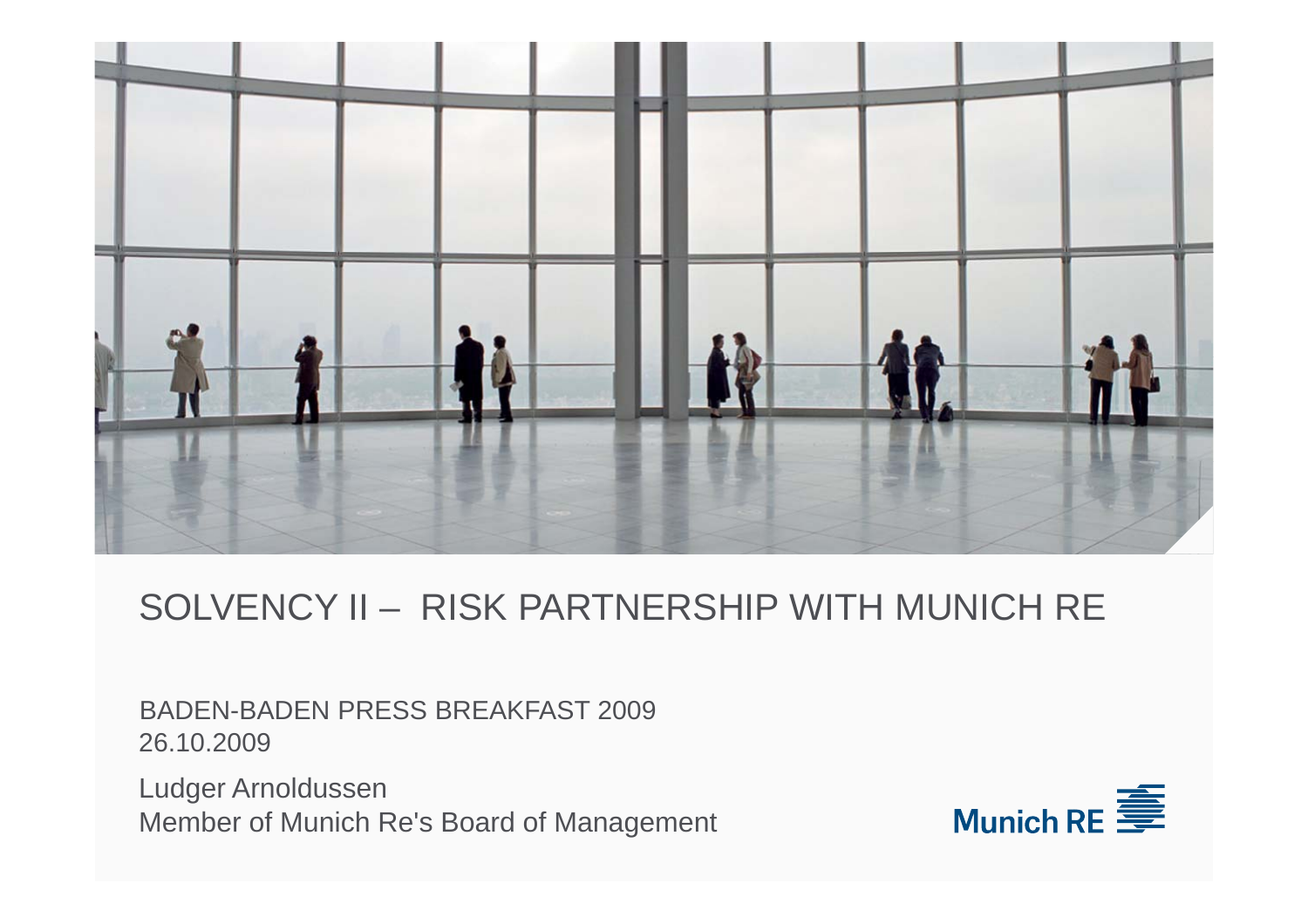## Modest prospects at best for the German insurance sector



, 1999) — 1999-1999 — 1999-1999 — 1999-1999 — 1999-1999 — 1999-1999 — 1999-1999 — 1999-1999 — 1999-1999 — 1999<br>Martin Alexandro Monte Martin Martin Martin Martin Martin Martin Martin Martin Martin Martin Martin Martin Mar

#### Development of premiums in the German insurance sector (% change on previous year)

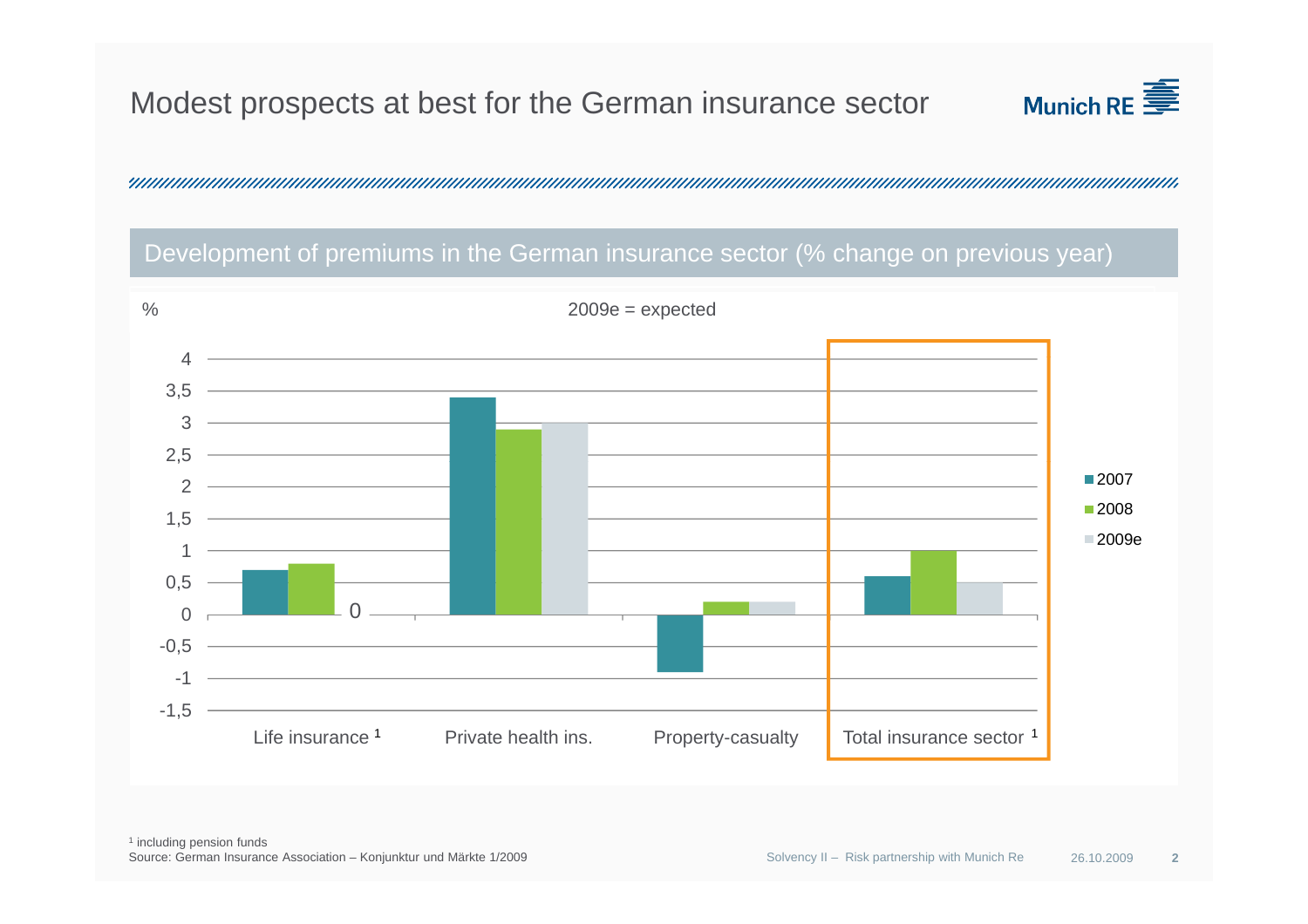## Insurance industry: no lasting changes so far as a result of the financial crisis, but less certainty for forecasts



#### Effects of the financial crisis  $\blacksquare$  Effect of a clear recession on insured risks

- ш **Currently no lasting changes expected due to financial crisis**
- **b tut:**г
	- **pressure on technical profitability has increased significantly**
	- **forecasts remain very uncertain Aviation** Aviation **Life** 
		- $\rightarrow$ the continuing economic crisis could have lasting effects on the environment (see matrix on right)
		- $\rightarrow$ risk of higher inflation in medium term
		- $\rightarrow$  realisation of book value losses in the event of large property-casualty claims
	- **Lessons learned from the crisis**
		- $\rightarrow$  Reinsurance can be an effective solution for financial and balance sheet mana gement g
		- $\rightarrow$  Sound risk management and asset-liability management are crucial
		- $\rightarrow$  Stronger focus on qualitative aspects under Solvency II



### **Lasting change is primarily driven by long-term trends**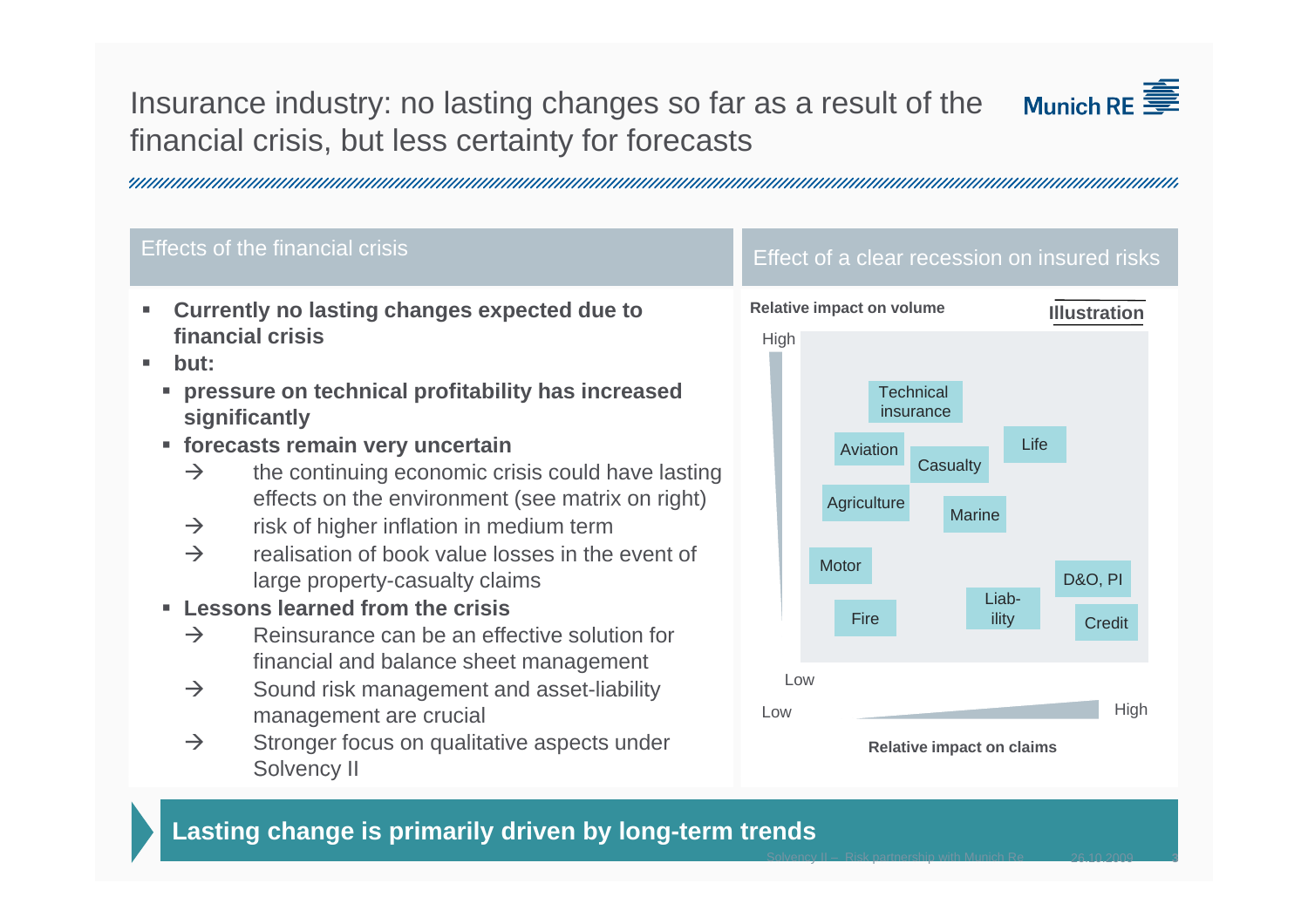## Reinsurance and other ways of achieving capital relief are gaining in importance



, 1999) — 1999-1999) — 1999-1999 — 1999-1999 — 1999-1999 — 1999-1999 — 1999-1999 — 1999-1999 — 1999-1999 — 199



#### **A renaissance for reinsurance**

- $\blacksquare$  Recognition of reinsurance no longer limited to 50% as under Solvency I – <u>full recognition of capital-relief effect under Solvency II</u>
- $\blacksquare$ Improved return on the required risk-adjusted capital
- Reinsurance supports strategic goals such as sustainability, growth, diversification and lower volatility
- Reinsurance promotes consistency between the business and risk strategies (e.g. avoidance of<br>additional capital requirements)  $\blacksquare$

#### **Transparency and measurability of risk and the worth of reinsurance are guaranteed**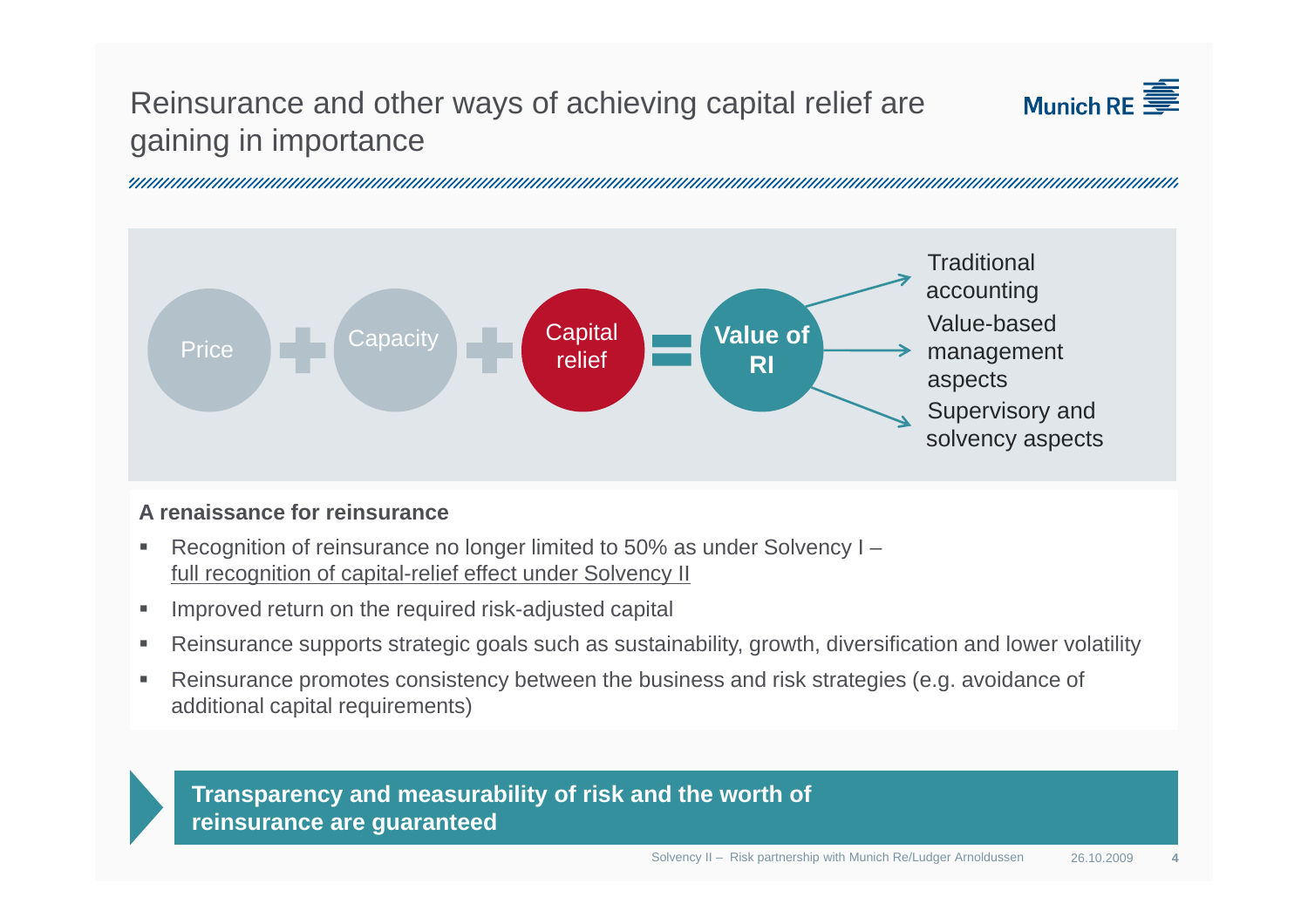## Munich Re Solvency Consulting: products and services



, 1999) — 1999-1999 — 1999-1999 — 1999-1999 — 1999-1999 — 1999-1999 — 1999-1999 — 1999-1999 — 1999-1999 — 1999<br>Martin Alexandro Martin Martin Martin Martin Martin Martin Martin Martin Martin Martin Martin Martin Martin Ma

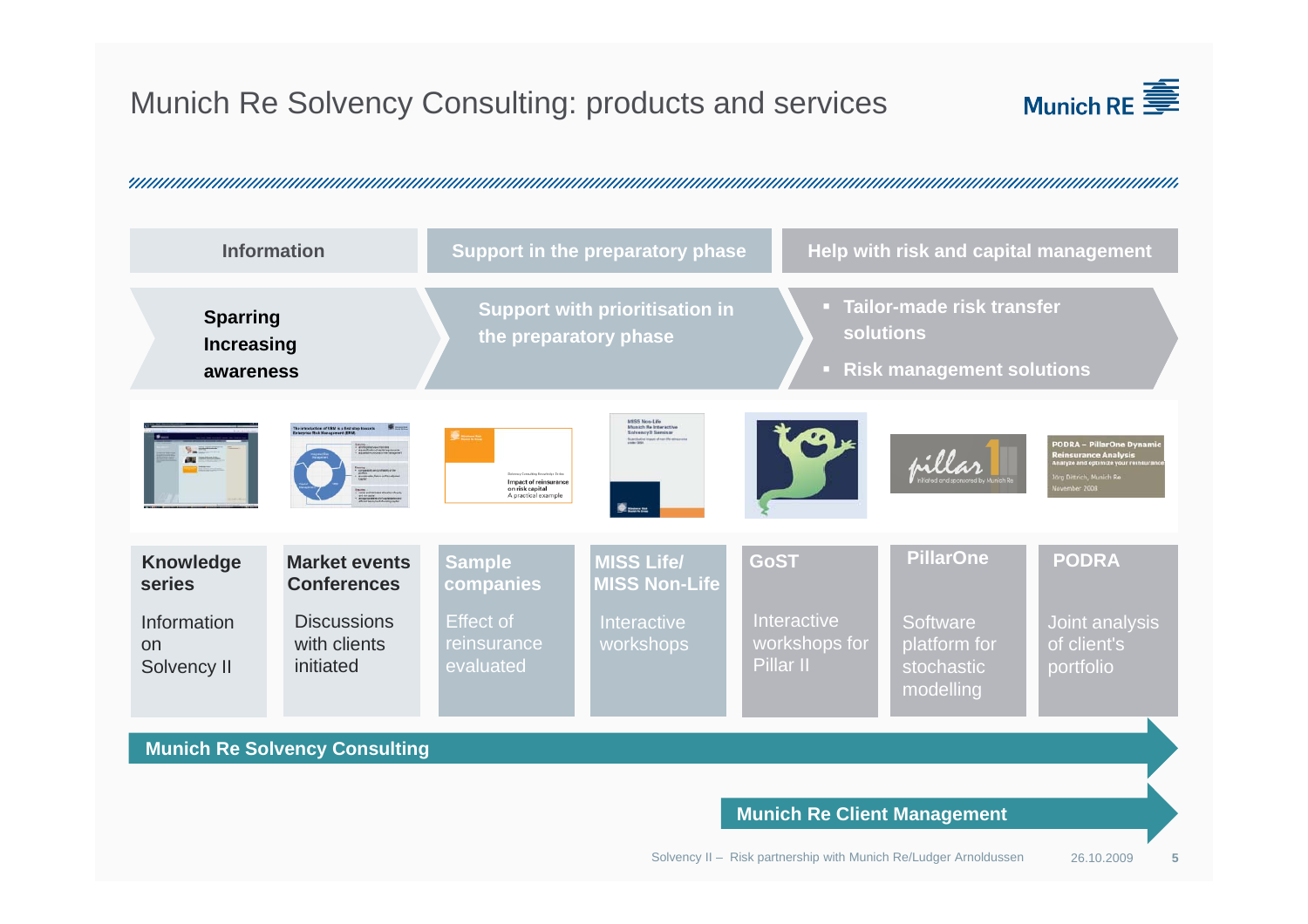## Alpha\* provides the option of releasing risk capital or increasing income on investments



, 1999) — 1999-1999 — 1999-1999 — 1999-1999 — 1999-1999 — 1999-1999 — 1999-1999 — 1999-1999 — 1999-1999 — 1999<br>Martin Alexandro Monte Martin Martin Martin Martin Martin Martin Martin Martin Martin Martin Martin Martin Mar



#### **Client requirements** Client benefits

- $\mathbf{u}$  Considerably more stringent risk management and asset-liability management (ALM) requirements under Solvency II
- Property-casualty insurers in particular prepared to outsource parts of the ALM process

Results for a pilot client with mid eight-figure (euro) premium income:

- $\blacksquare$  Increase in investment income for the year of just under €1m
- п ■ or alternatively a risk capital saving of €3m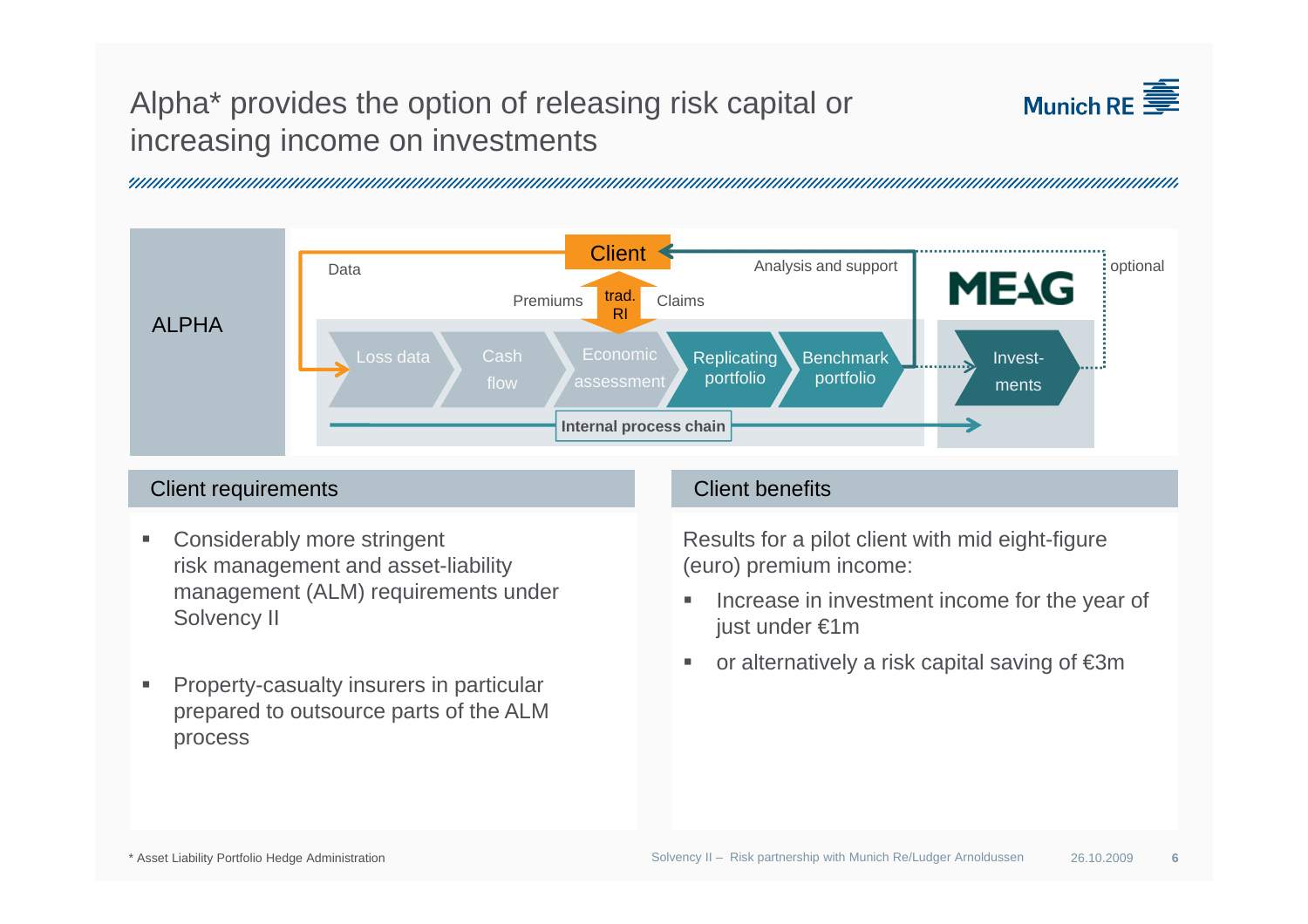## Munich Re well positioned for future challenges





#### Munich Re's three cornerstones

A high level of security and

- **Efficient reinsurance of** standard risks
- Customised solutions for risk and balance sheet balance-sheet management
- Consulting on Solvency II/ ALM, enterprise risk management
- Risk transfer to capital markets
- individual solutionsnew client groups **<sup>1</sup> <sup>2</sup>** (Re)insurance of complex and new risks
	- **Expanding the limits of** insurability by developing new coverage concepts
	- First-class modelling
	- High investment in actuarial and underwriting skills
- Tapping into **3**
- **Highly specialised primary** insurance niche business; cooperation with MGAs
- **Public-private partnerships**
- Insurance pools

**Clear positioning as a comprehensive service reinsurer**